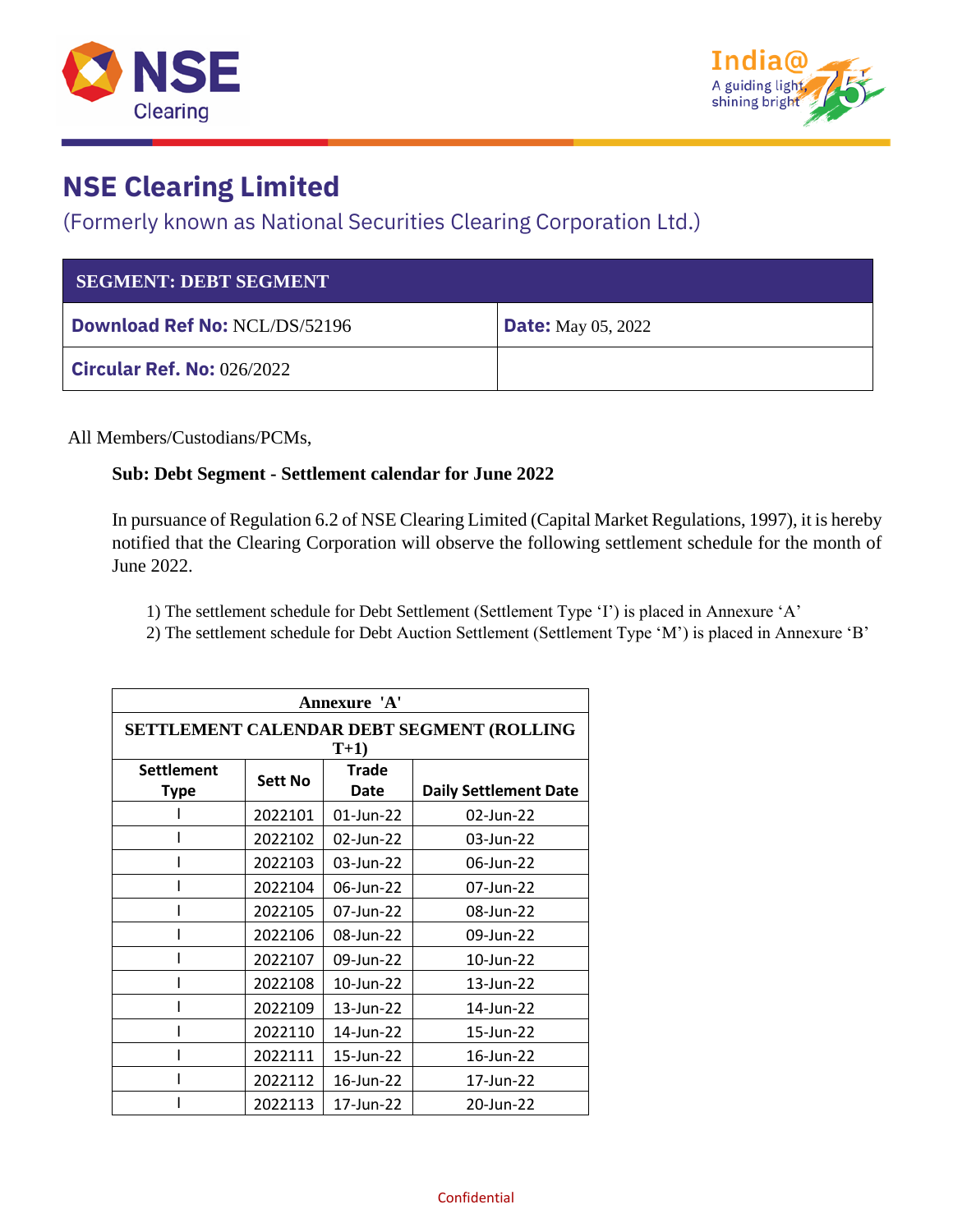



# **NSE Clearing Limited**

## (Formerly known as National Securities Clearing Corporation Ltd.)

| 2022114 | 20-Jun-22 | 21-Jun-22 |
|---------|-----------|-----------|
| 2022115 | 21-Jun-22 | 22-Jun-22 |
| 2022116 | 22-Jun-22 | 23-Jun-22 |
| 2022117 | 23-Jun-22 | 24-Jun-22 |
| 2022118 | 24-Jun-22 | 27-Jun-22 |
| 2022119 | 27-Jun-22 | 28-Jun-22 |
| 2022120 | 28-Jun-22 | 29-Jun-22 |
| 2022121 | 29-Jun-22 | 30-Jun-22 |
| 2022122 | 30-Jun-22 | 01-Jul-22 |

| Annexure 'B'                              |                |              |                         |
|-------------------------------------------|----------------|--------------|-------------------------|
| SETTLEMENT CALENDAR AUCTION DEBT (ROLLING |                |              |                         |
|                                           |                | $T+1$        |                         |
| <b>Settlement</b>                         | <b>Sett No</b> | <b>Trade</b> | <b>Daily Settlement</b> |
| <b>Type</b>                               |                | <b>Date</b>  | <b>Date</b>             |
| м                                         | 2022101        | 02-Jun-22    | 03-Jun-22               |
| M                                         | 2022102        | 03-Jun-22    | 06-Jun-22               |
| M                                         | 2022103        | 06-Jun-22    | 07-Jun-22               |
| M                                         | 2022104        | 07-Jun-22    | 08-Jun-22               |
| M                                         | 2022105        | 08-Jun-22    | 09-Jun-22               |
| M                                         | 2022106        | 09-Jun-22    | 10-Jun-22               |
| M                                         | 2022107        | 10-Jun-22    | 13-Jun-22               |
| M                                         | 2022108        | 13-Jun-22    | 14-Jun-22               |
| M                                         | 2022109        | 14-Jun-22    | 15-Jun-22               |
| M                                         | 2022110        | 15-Jun-22    | 16-Jun-22               |
| M                                         | 2022111        | 16-Jun-22    | 17-Jun-22               |
| M                                         | 2022112        | 17-Jun-22    | 20-Jun-22               |
| M                                         | 2022113        | 20-Jun-22    | 21-Jun-22               |
| M                                         | 2022114        | 21-Jun-22    | 22-Jun-22               |
| м                                         | 2022115        | 22-Jun-22    | 23-Jun-22               |
| M                                         | 2022116        | 23-Jun-22    | 24-Jun-22               |
| м                                         | 2022117        | 24-Jun-22    | 27-Jun-22               |
| M                                         | 2022118        | 27-Jun-22    | 28-Jun-22               |
| м                                         | 2022119        | 28-Jun-22    | 29-Jun-22               |